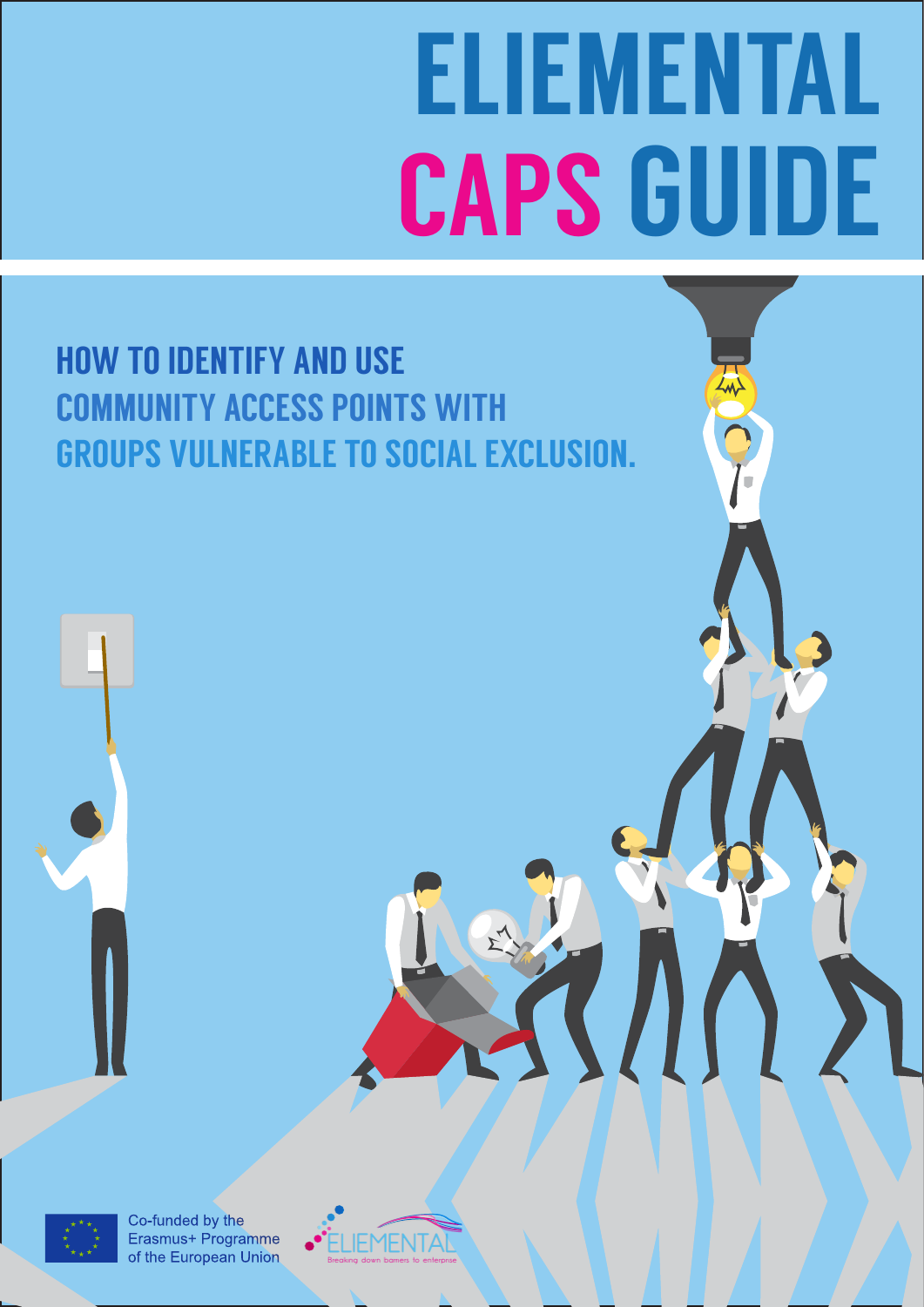# WHAT IS A CAP?

These are places where people experience informal public life

- They are not a home
- They are not a workplace
- They are a place where there is social interaction such as conversation
- They are a place where people feel welcome and equal to others also using the place

#### **SO WHAT SORT OF PLACES?!**

Good places for CAPS are diverse, and can be best identified by your target group. They might include:

- Cafes
- Parks
- Markets
- Launderettes
- Libraries
- Small, local shops

We found that groups vulnerable to social exclusion may not access training opportunities because they are intimidated by the venue. We therefore developed a toolkit for identifying local community places where our target groups would be comfortable learning. We also limit each training group to people with similar life-experiences. This method has helped our retention rates stay high.

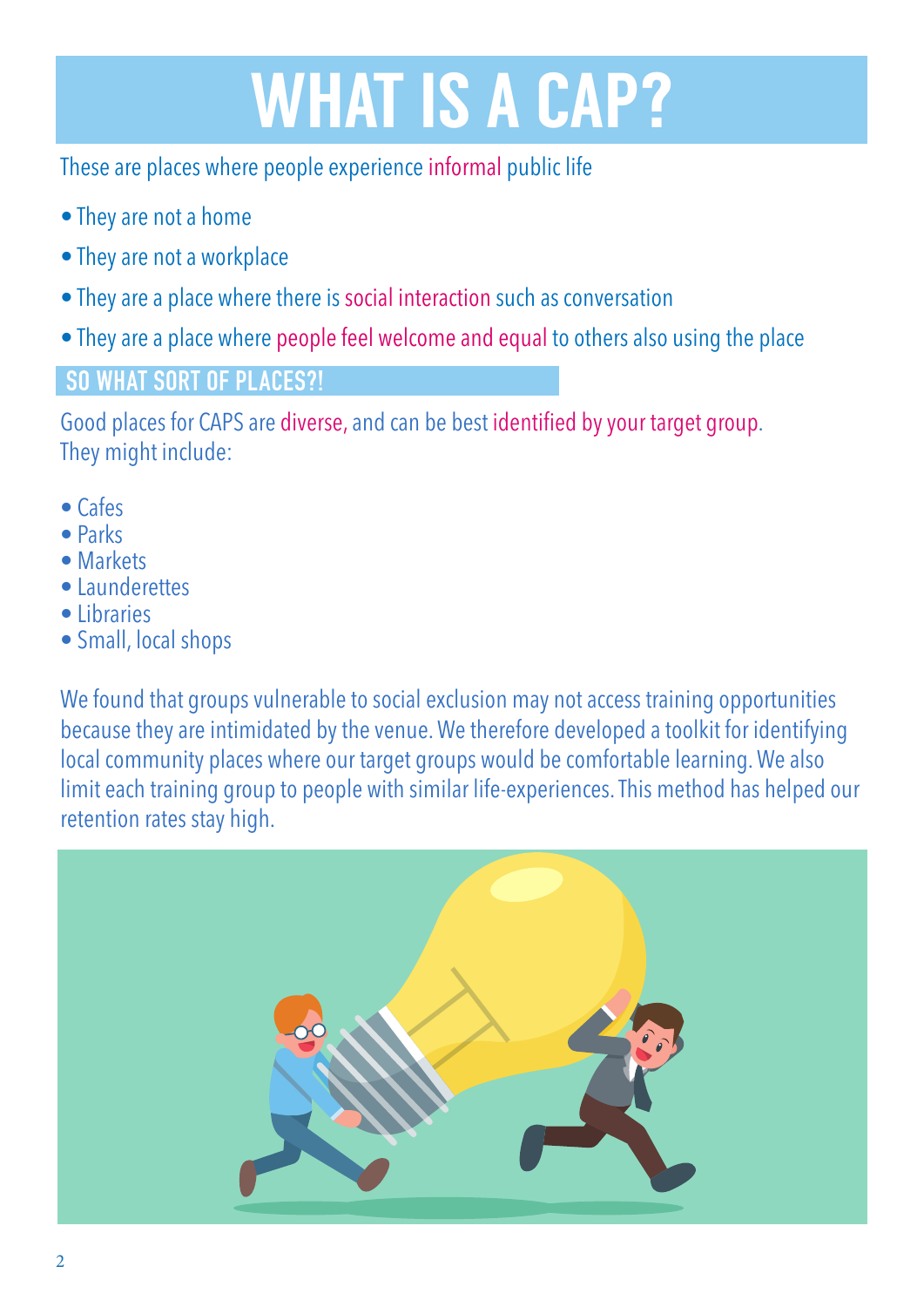# WHY ARE CAPS IMPORTANT?

People need safe places where they can socialise alongside managing their daily lives

- CAPS allow people a safe place to explore ideas and relationships they might not otherwise engage with
- CAPS can signpost people to new opportunities
- CAPS help with community cohesion and development
- Having access to a CAP may improve well-being

#### **WHAT IS SOCIAL EXCLUSION?**

Individuals or groups in society unable to fully access the rights, resources and opportunities that others in their society take for granted. Rights, resources and opportunities might include education, employment or housing.

"Groups that experience a higher risk of poverty and social exclusion than the general population. Ethnic minorities, migrants, disabled people, the homeless, those struggling with substance abuse, isolated elderly people and children all often face difficulties that can lead to further social exclusion, such as low levels of education and unemployment or underemployment' (di Nardo, Cortese and McAnaney, 2010).

#### **HOW CAN CAPS HELP?**

- Resources that can help people become less socially isolated can be located in a CAP.
- Many CAPS already act as an informal information exchange for users, through providing a place of conversation
- Once CAPS are identified they can be approached to take part in initiatives aimed at reducing social exclusion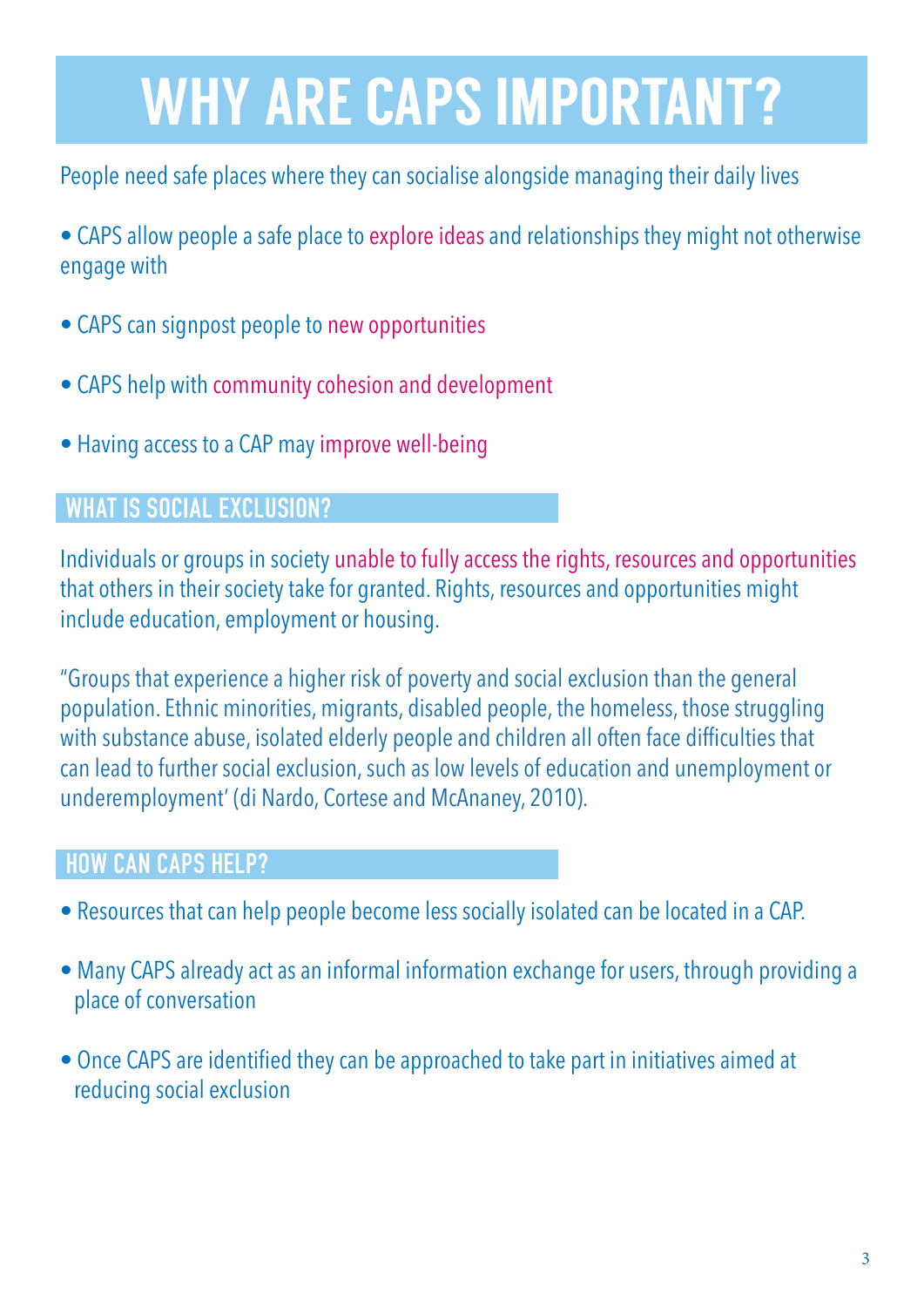## IDENTIFYING CAPS IN YOUR COMMUNITY

- A good CAP is somewhere that is affordable, is socially and physically accessible, has a convenient location and is available at times suitable to the target group.
- Different target groups, even if living in the same community, will almost certainly require different CAPS

#### **SUGGESTED ROUTE FOR IDENTIFYING CAPS...**

Work closely with a trusted, local gatekeeper who has some access to your target group

- Schools in local community.
- Charities working with target group.
- Existing community groups in the local area.

#### **DISCUSSIONS WITH GATEKEEPERS...**

- Arrange to meet your local gatekeeper.
- Explain what a CAP is and why you want to identify them.
- Your gatekeeper may enthusiastically suggest a number of local places for CAPS.
- Thank them for this, but explain the importance of the target group feeling ownership of the CAP. Input in making the choice of CAP means they are more likely to make use of it.

#### **INVOLVING YOUR TARGET GROUP...**

- Your local gatekeeper can help you meet with already-engaged people from your target group.
- These people will hopefully help you identify the most effective CAP(S) for your project.
- To do this we suggest setting up a workshop (with refreshments) to explain what help you need. See our workshop plans on www.eliemental.org

#### **WORKING WITH COMMUNITY RESEARCHERS...**

- Hopefully one or two people from your workshop will volunteer to do some research amongst their community to identify CAPS
- On our project we had many more volunteers than needed.
- All your volunteer needs is some guidance (provided at the workshop) and a means of collecting information and sending it back to you.

#### **WHAT DO COMMUNITY RESEARCHERS DO?**

- Talk to their friends and family and either record or jot down some notes of the conversation
- Take photos of places where people in their community feel comfortable chatting to others
- Get the information back to you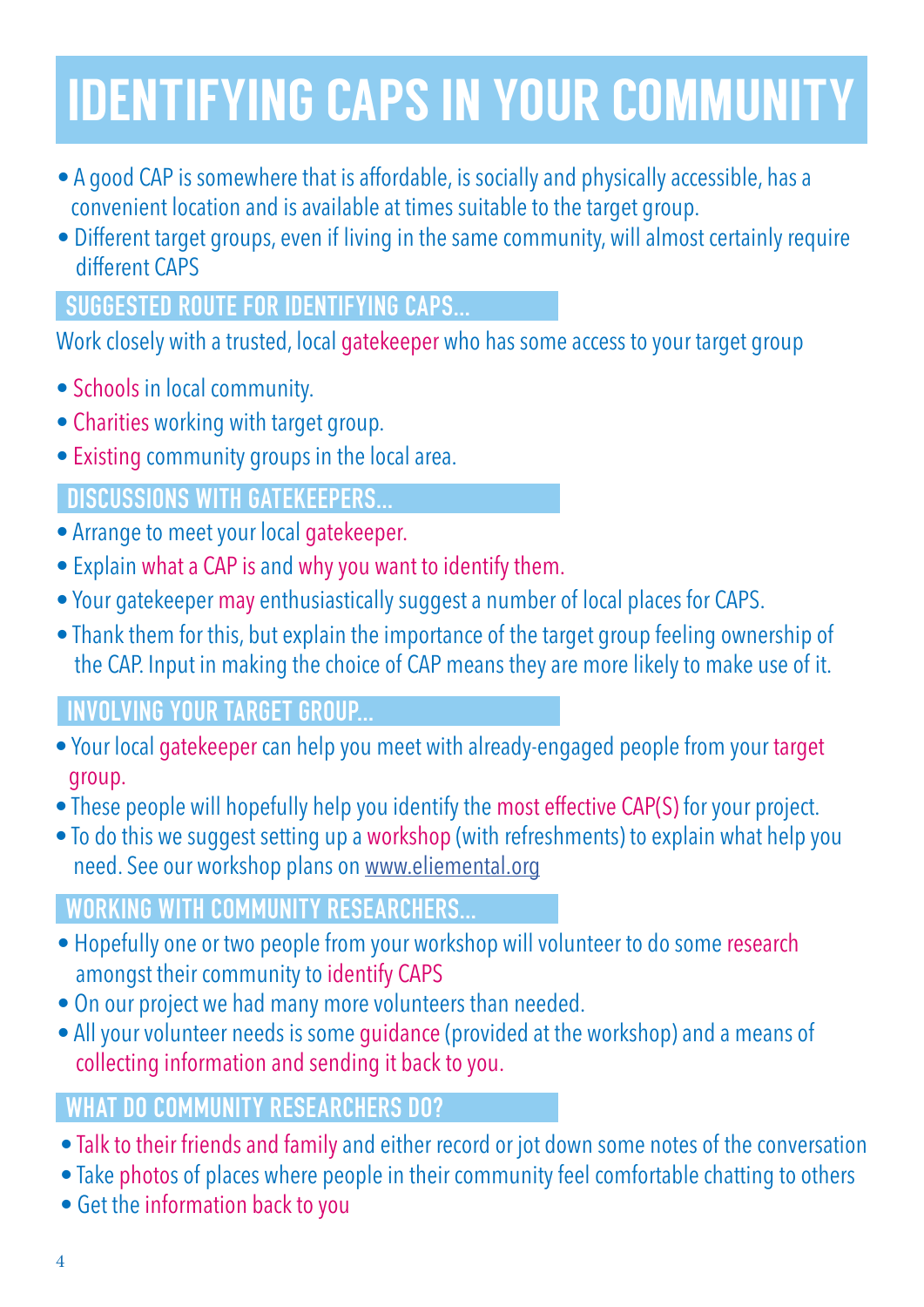## IDENTIFYING COMMUNITY PLACES

- Using the information provided by your community researcher you will be able to make a short-list of CAPS
- Arrange to visit these sites and talk to the people responsible for the CAP about your project and how they can help

#### **WORKING WITH CAPS**

- CAPS can help with accessing target groups in a wide variety of ways.
- At the most basic level they can be places of information exchange
- Leaflets and Posters
- Community Noticeboards
- Verbal information via the person or people responsible for the CAP
- •Some CAPS can offer spaces for meeting representatives from target groups
- Particularly cafes, indoor markets, larger shops, schools
- They might need to charge for this though
- •Some CAPS can offer spaces for training or education
- Community centres, libraries, schools, some larger cafes or community health facilities
- Again, they might need to charge
- Some CAPS can share facilities with your target group
- Computing, telephone, copying printing
- Equipment for children, for DIY or for carers
- •CAPS have also provided mentors for people in our target groups, and supported our project with advice
- CAPS can be a great way to work with groups vulnerable to social exclusion.
- They offer flexible, safe spaces that allow people to develop confidence, meet with others informally and learn new skills
- The potential of a CAP is only limited by your imagination. Be creative and make use of this great resource.